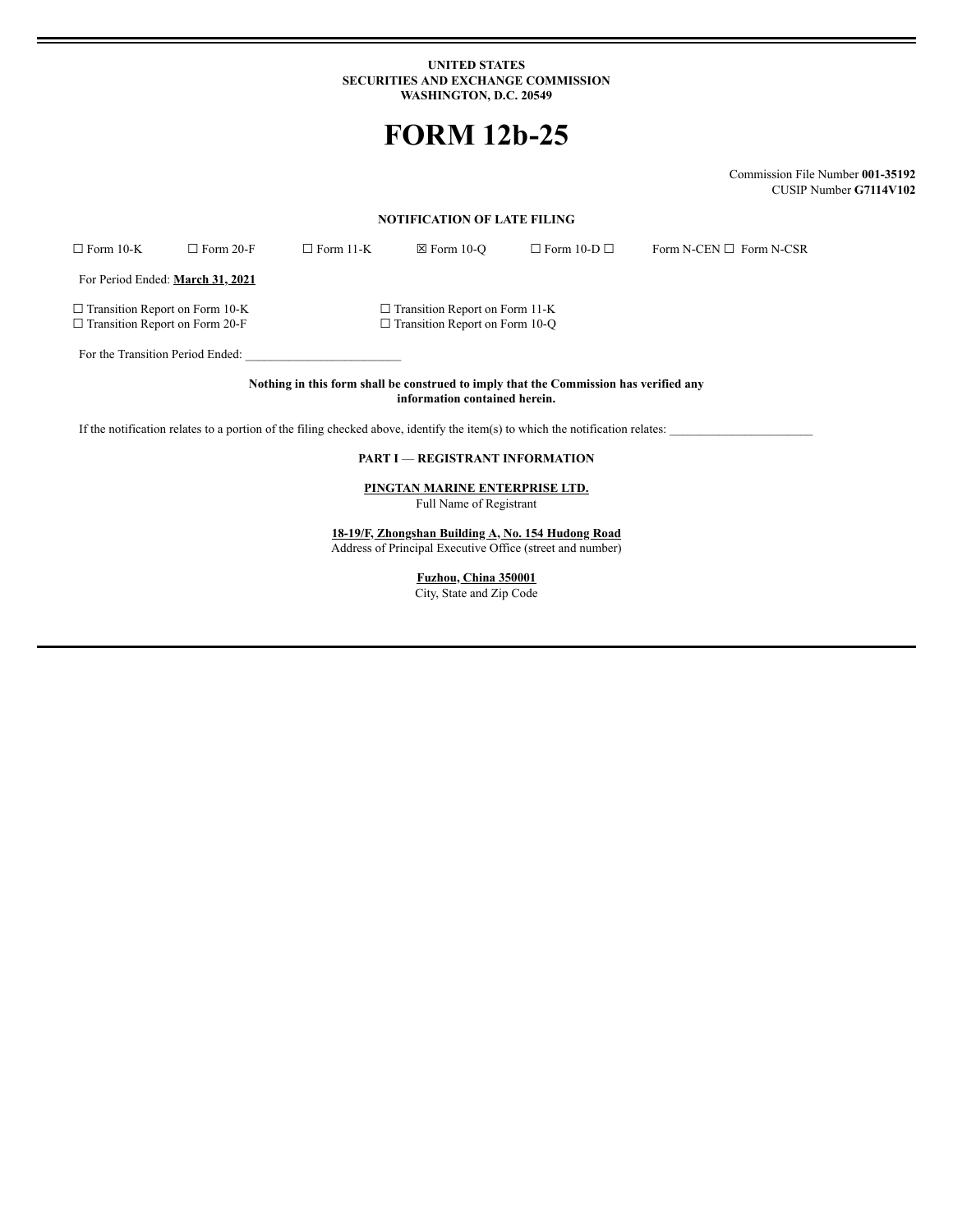#### **PART II** — **RULES 12b-25(b) AND (c)**

If the subject report could not be filed without unreasonable effort or expense and the registrant seeks relief pursuant to Rule 12b-25(b), the following should be completed. (Check box if appropriate.)

- $\boxtimes$  (a) The reason described in reasonable detail in Part III of this form could not be eliminated without unreasonable effort or expense;
	- (b) The subject annual report ,semi-annual report, transition report onForm10-K, Form20-F,Form11-K, Form N-CEN or Form N-CSR, or portion thereof, will be filed on or before the fifteenth calendar day following the prescribed due date; or the subject quarterly report or transition report on Form 10-Q or subject distribution report on Form 10-D, or portion thereof, will be filed on or before the fifth calendar day following the prescribed due date; and
	- (c) The accountant's statement or other exhibit required by Rule 12b-25(c) has been attached if applicable.

#### **PART III** — **NARRATIVE**

State below in reasonable detail why Forms 10-K, 20-F, 11-K, 10-Q, 10-D, N-CEN, N-CSR, or the transition report or portion thereof, could not be filed within the prescribed time period.

Pingtan Marine Enterprise Ltd. (the "Company") is filing this Notification of Late Filing on Form 12b-25 with respect to its Quarterly Report on Form 10-Q for the period ended March 31, 2021 (the "Q1 2021 Report"). The Company has determined that it is unable to file its Q1 2021 Report within the prescribed time period without unreasonable effort or expense.

As reported by the Company in its prior filings with the Securities and Exchange Commission (the "SEC"), the Company was unable to file on a timely basis its Annual Report on Form 10-K for the fiscal year ended December 31, 2020 (the "Annual Report") due to circumstances related to the finalization of the Company's audit procedures. The Company's external auditor has not completed its procedures. The Company is still working diligently to complete the audit procedures and is continuing to have discussions with its external auditor regarding certain financial documentation, open audit questions and conclusions, and as of the date hereof has not filed the Annual Report. The audit committee of the Board of Directors of the Company intends to meet in the coming week to further assess the ongoing discussions regarding the audit procedures, documentation and audit related questions and conclusions. Given the delay in filing the Annual Report, the Company and its external auditor need additional time to complete certain reviews and analyses of certain financial and other related data and documentation and the Company is unable to file the Q1 2021 Report within the prescribed time period without unreasonable effort or expense.

The Company does not anticipate filing the Q1 2021 Report on or before May 24, 2021, the extended period provided for the filing under Rule 12b-25(b) of the Securities Exchange Act of 1934, as amended, and the Company is unable to predict a specific filing date for the Q1 2021 Report at this time. However, the Company intends to work diligently to file the Annual Report and the Q1 2021 Report as soon as practicable.

2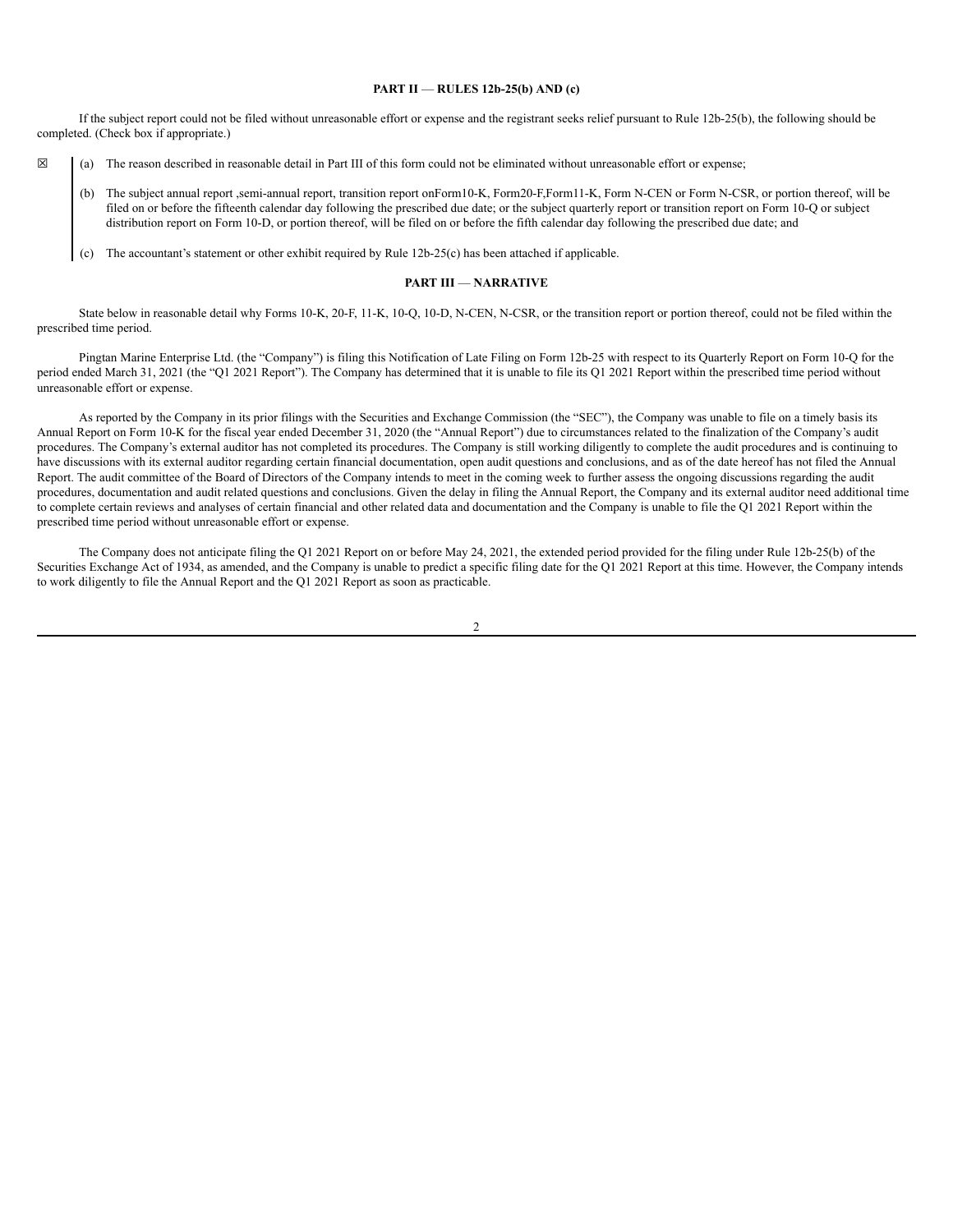## **PART IV** — **OTHER INFORMATION**

(1) Name and telephone number of person to contact in regard to this notification

| $  -$<br>Ainrong<br>Zhuo | 80                | $\Omega$<br>$591 - 6$<br>7-1266 |  |  |  |
|--------------------------|-------------------|---------------------------------|--|--|--|
| Name                     | Area<br>Code<br>. | Numbe<br>Telephone              |  |  |  |

(2) Have all other periodic reports required under Section 13 or 15(d) of the Securities Exchange Act of 1934 or Section 30 of the Investment Company Act of 1940 during the preceding 12 months or for such shorter period that the registrant was required to file such report(s) been filed? If the answer is no, identify report(s). ☐ Yes ☒ No

Annual Report on Form 10-K for the fiscal year ended December 31, 2020.

(3) Is it anticipated that any significant change in results of operations from the corresponding period for the last fiscal year will be reflected by the earnings statements to be included in the subject report or portion thereof?

☒ Yes ☐ No

If so, attach an explanation of the anticipated change, both narratively and quantitatively, and, if appropriate, state the reasons why a reasonable estimate of the results cannot be made.

The Company's preliminary unaudited results for the three months ended March 31, 2021 and 2020 are as follows:

|                                                         | For the Three Months Ended March<br>JІ |         |  |        |  |
|---------------------------------------------------------|----------------------------------------|---------|--|--------|--|
| (\$ in thousands)                                       |                                        | 2021    |  | 2020   |  |
| <b>Statement of Income Data:</b>                        |                                        |         |  |        |  |
| Revenue                                                 |                                        | 28,307  |  | 17,307 |  |
| Net (loss) income attributable to owners of the Company |                                        | (7,982) |  | 7,665  |  |

The Company expects to report total revenues of approximately \$28.3 million for the three months ended March 31, 2021, compared to total revenues of \$17.3 million for the three months ended March 31, 2020. The increase in revenues is primarily attributable to the increase in the volume of species sold as more fishing vessels were put into operation in the first quarter of 2021.

The Company expects to report a net loss attributable to ordinary shareholders of approximately \$8.0 million for the three months ended March 31, 2021, compared to net income attributable to ordinary shareholders of approximately \$7.7 million for the three months ended March 31, 2020. The decrease in net income attributable to ordinary shareholders is primarily attributable to an increase in the cost of revenue.

The above results are subject to changes as the review of our financial statements for the three months ended March 31, 2021 has not been completed. Important factors that may cause actual results to differ materially from those in the disclosure herein include, but are not limited to, the possibility that the ongoing audit may require adjustments in the financial results estimated above.

#### **Cautionary Note Regarding Forward-Looking Statements**

This Form 12b-25 contains a number of forward-looking statements within the meaning of Section 27A of the Securities Act of 1933, as amended, and Section 21E of the Securities Exchange Act of 1934, as amended. These forward-looking statements are based upon information presently available to the Company and assumptions that it believes to be reasonable. Investors are cautioned not to place undue reliance upon forward-looking statements in this notification of late filing. The Company undertakes no obligation to revise or update these forward-looking statements to reflect events or circumstances after the date of this filing, except as required by law.

3